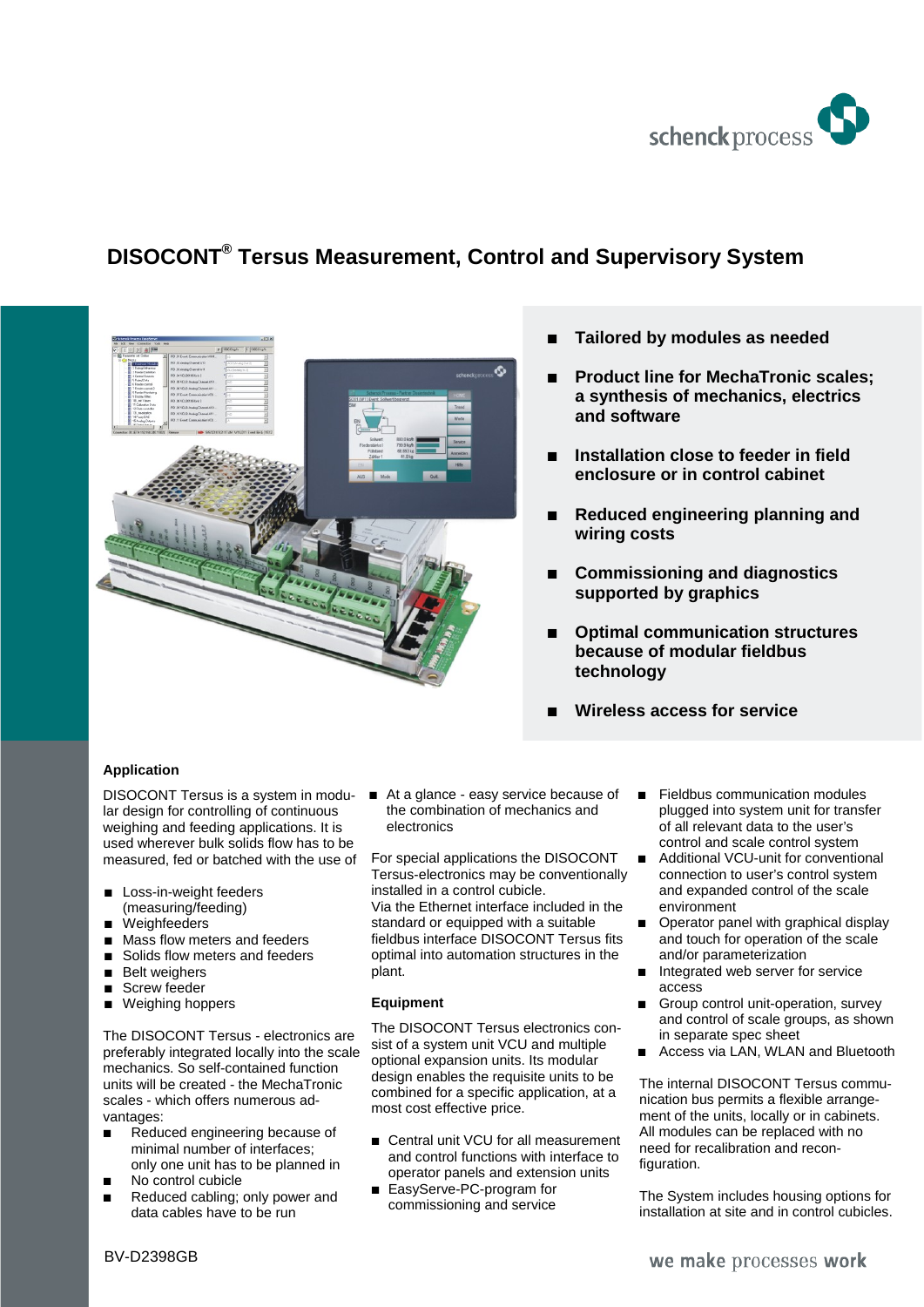#### **Technical features for all weighing and feeding systems**

- System accuracy for scales better than 0,05 % (DIN EN 61143-1); Resolution of the weight signal: 24 million parts
- **galvanically isolated inputs/** outputs
- power fail save data storage
- factory presettings for easy and quick commissioning
- various languages loadable/ transferrable
- status, event, calibration, and batch reports
- Batch control with adaptive cut-off curve
- **Integrated diagnostics and** self testing functions (SPC)
- Simulation mode for testing and learning

#### **Functions**

DISOCONT Tersus is designed to acquire the actual feed rate [kg/h, t/h] via

- **belt load and belt speed for** belt weighers MULTIBELT
- changes in weight of material in weigh hopper per unit of time for loss-in-weight feeders
- reactive force for solids flow meters MULTISTREAM
- direct mass flow measurement using the Coriolis force for mass flow meters MULTICOR
- the load of the feeding screw with automatic calibration via a check hopper for screw feeders type MultiFlex

With **feeding** applications, the control deviation is acquired by feed rate set/actual comparison. Depending on type of scale, DISOCONT Tersus routes a control signal to

- speed-controlled weighfeeder drive or the drive of the feed helix
- controllable loss-in-weight feeder discharge unit
- controllable solids and mass flow feeders' prefeeders

The control circuit exactly controls the actual feed rate for conformity with setpoint.

In batching mode, DISOCONT Tersus feeds a preset amount of material and automatically stops feeding at the end of a batch. System uses batch results for automatic self optimization.

#### **Scale Specific Functions**

Depending on the software loaded for the different types of scales an feeders, the following functions are available:

- With belt weighers and weighfeeders:
- Accurate belt speed
- measurement
- Belt run monitoring
- Shifting of control for weighing/feeding to point of discharge
- Belt influence compensation (BIC)
- Complete control of scales peripheral devices
- Auto-calibration (automatic calibration programs), selfstarting taring
- Block control with weighfeeders leads to constant belt load realized by prefeeder control
- On Stream calibration
- **No. 3** With solids flow meters and feeders:
- Adaption to different measuring chute characteristics
- Manual and automatic zeroing On Stream calibration
- 
- With mass flow meters and feeders:
- Accurate speed and torque measurement
- Manual and automatic zeroing
- Highly constant feeding
- On Stream calibration
- With Loss-in-Weight feeders (measuring and feeding):
- Adaptive FUZZY interference peak elimination
- Automatic correction of material flow properties during filling
- Highly constant feeding
- sets of parameters for quick adaptation on different bulk solids
- Setup programs for fast change of bulk material
- **With Sequential batching:**
- Sequence of up to 10 material types
- Adaptive feed control
- **Nith Screw feeders:**
- Individual measurement of up to three load points
- Feeding with high constancy
- On Stream calibration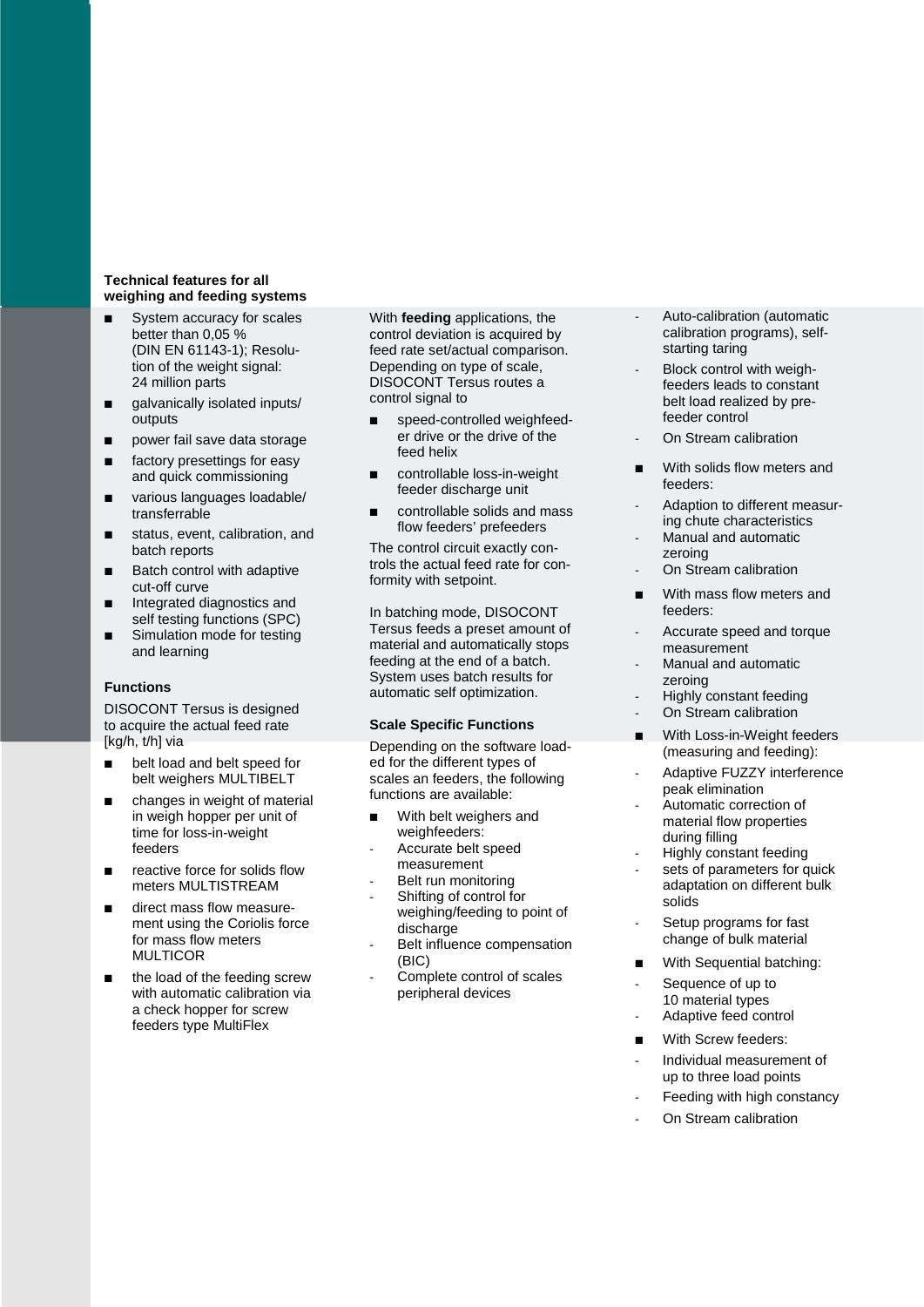# **DISOCONT Tersus Component-Overview**

| <b>Type hardware</b>                  | <b>Functions</b>                                                                                          |
|---------------------------------------|-----------------------------------------------------------------------------------------------------------|
| <b>VCU 20100</b>                      | Central control electronic,<br>minimum 1 x per system<br>Optional extension via up to 2 additional<br>VCU |
| <b>VAI 20100</b>                      | Extension by one analogue input channel                                                                   |
| <b>VAO 20100</b>                      | Extension by one analogue output channel<br>$0(4)$ 20 mA                                                  |
| VAO 20103                             | Extension by one analogue output channel<br>010V                                                          |
| <b>VME 20102</b>                      | Extension by one load cell interface<br>channel                                                           |
| <b>VFG 20103/</b><br><b>VFG 20104</b> | VCU for field housing                                                                                     |
| <b>VEG 20100</b>                      | VCU for cabinet enclosure                                                                                 |
| <b>VHM 20100</b>                      | Operator panel for control panel mounting<br>with supply by VCU 20100                                     |
| <b>VHM 20101</b>                      | Operator panel for control panel mounting<br>with separate power supply                                   |
| <b>VHM 20110</b>                      | Handheld operator panel with cable                                                                        |
| <b>VHM 20121</b>                      | Wireless handheld operator panel                                                                          |
| <b>VPB 28020</b>                      | <b>PROFIBUS Interface</b>                                                                                 |
| <b>VPN 28020</b>                      | <b>PROFINET IO Interface</b>                                                                              |
| <b>VSS 28020</b>                      | Modbus Interface                                                                                          |
| <b>VCB 28020</b>                      | DeviceNet Interface                                                                                       |
| <b>VPC 20150</b>                      | Service-Software EasyServe for PC                                                                         |
| <b>VMO or VLG</b>                     | Optional local motor control unit                                                                         |
|                                       | Bluetooth Adapter for the VCU                                                                             |

| <b>Type Software</b><br>for VCU 20100 | <b>Functions</b>                                      |
|---------------------------------------|-------------------------------------------------------|
| <b>VBW 20170</b>                      | <b>Beltweighers MULTIBELT</b>                         |
| <b>VWF 20170</b>                      | Weighfeeders MULTIDOS                                 |
| <b>VLW 20170</b>                      | Loss-in-Weight Feeder MechaTron,<br>ProFlex, PureFeed |
| <b>VIF 20170</b>                      | Solids flow meters and feeders<br><b>MUTISTREAM</b>   |
| <b>VMC 20170</b>                      | Mass flow meters and feeders MULTICOR                 |
| <b>VBC 20170</b>                      | Multi ingredient batch feeding                        |
| <b>VSF 20170</b>                      | MULTIFLEX screw feeder                                |
| <b>VIO 20170</b>                      | Input/output extension unit VCU                       |

Optional control of a group of scales in accordance with the separate data sheet DISOCONT Master running in separate process computer hardware.

# **Technical Data**

### **DISOCONT Tersus System unit VCU 20100**

| Standard Inputs*)             | Load cell input<br>$±6$ V, R <sub>i</sub> > 87 Ω,<br>2 NAMUR-Inputs<br>0.03  3000 Hz for speed or belt                                                                |
|-------------------------------|-----------------------------------------------------------------------------------------------------------------------------------------------------------------------|
|                               | sensor, flap limit switches,<br>5 Isolated, digital inputs                                                                                                            |
|                               | 24 V, 20 mA, save isolation                                                                                                                                           |
| Optional Inputs*)             | Additional load cell input<br>Up to 2 analogue input channels<br>$0(4)$ 20 mA / 0  10 V                                                                               |
| <b>Standard Outputs*)</b>     | 1 isolated analogue output<br>$0(4)$ mA  20 mA, max. 11 V,<br>6 relay outputs 230 V / 1 A<br>save isolation,                                                          |
|                               | 1 relay output 230 V / 1 A<br>with base isolation.                                                                                                                    |
|                               | Open collector output for external<br>totalizer 30 VDC / 50 mA                                                                                                        |
| <b>Optional Outputs *)</b>    | Up to 2 analogue outputs<br>$0(4)$ 20 mA or 0  10 V                                                                                                                   |
| <b>Serial interfaces</b>      | 4 Ethernet RJ45<br>Interface for operator panel local bus<br>Interface for extension units VCU<br>Connection EasyServe RS232<br>Optional: 1 x Fieldbus plug in module |
| Power supply                  | 24 VDC ±20 %:<br>110 V  230 V -20 % +10 %<br>50 Hz or 60 Hz; 35 W                                                                                                     |
| <b>Ambient</b><br>temperature | $-25 °C = +50 °C$<br>outside of the housing                                                                                                                           |
| <b>Protection class</b>       | <b>IP20</b>                                                                                                                                                           |
| Approbation                   | CE; In preparation: UL, ATEX                                                                                                                                          |

\*) Logical signals are freely configured for physical in-/outputs.

#### **Field housing VFG 20103 or 20104 for VCU 20100**

| Material                  | Fibre enforced plastics                         |
|---------------------------|-------------------------------------------------|
| Dimensions [mm]           | 260 x 160 x 90                                  |
| <b>Protection classes</b> | Protection class IP65 (IEC 60529),<br>NEMA4-Typ |

# **Control Cubicle Housing VEG 20100 for VCU 20100**

| <b>Material</b>           | Stainless steel                                                              |
|---------------------------|------------------------------------------------------------------------------|
| Dimensions [mm]           | 250 x 146 x 98<br>For installing an DIN top-hat-rail or for<br>wall mounting |
| <b>Protection classes</b> | IP20 (IEC 60529)                                                             |